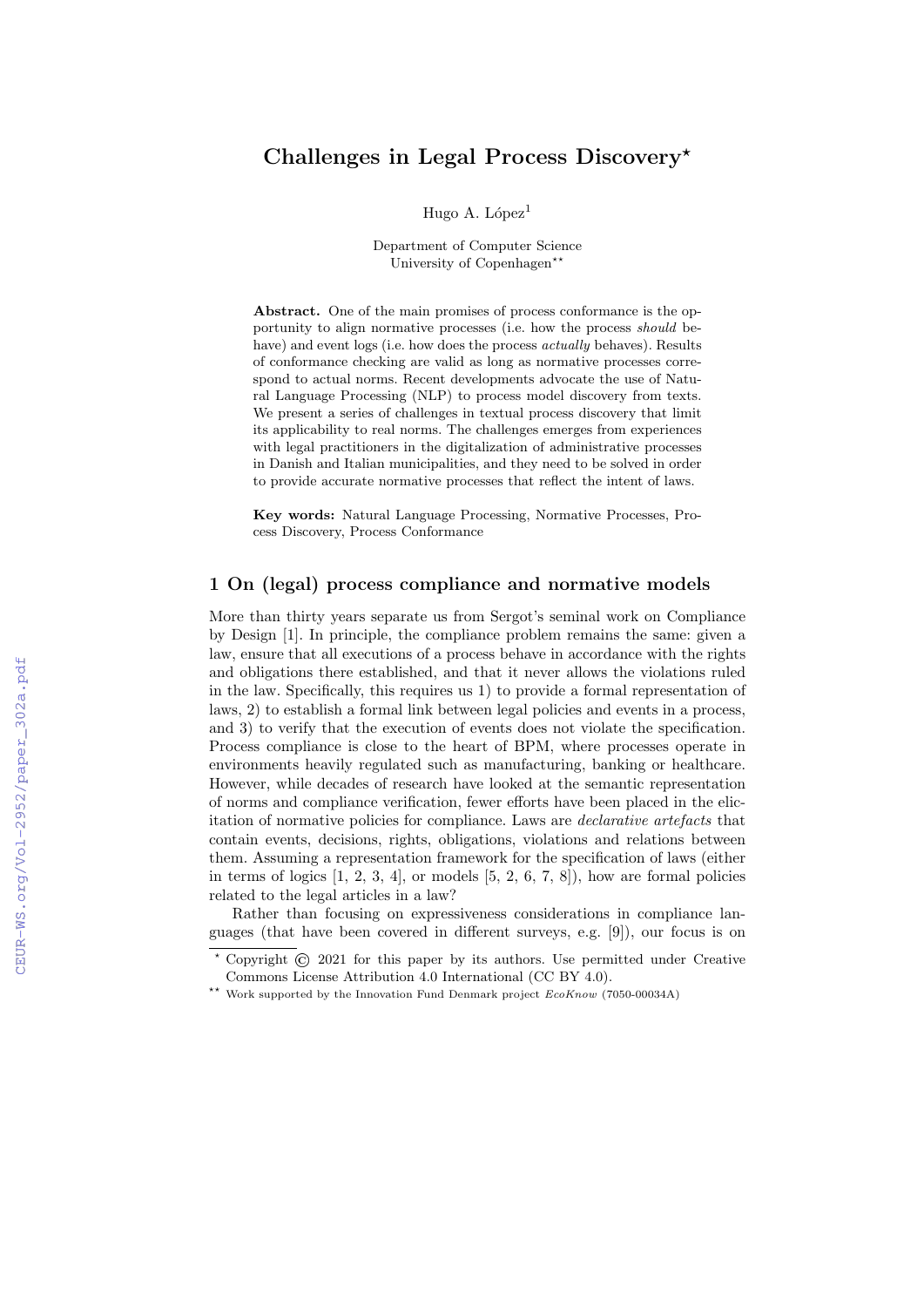#### 2 Hugo A. López

mechanising the mapping between a (textual) law and its formal representation. Legal specialists are not trained in compliance languages and they need support to generate formal representations of the law. This requires a triple effort: first, they need to parse the law and identify which fragments can be formalized, second, for each candidate rule, encode the fragments in terms of a formal specification that is semantically equivalent (modulo theory) to the original text. Finally, such interpretations need to be validated so there is a congruence between the possible worlds encoded in the specification, and the legal interpretation. Thus our problem, in short, is:

How can we discover normative models that preserve the intended semantics of laws in a time-efficient way?

The challenges reported in this paper result from 4 years of interactions between the author and municipal sectors in Denmark and Italy in the formalization of laws using DCR graphs in the EcoKnow project [10]. The challenges presented here are not particular to a modelling notation and thus they correspond to any modelling technique used to generate normative models.

### 2 Elicitation of normative models via NLP

NLP is a key enabling technology for solving our question. Instead of discovery from event logs, NLP allows the identification of processes from texts. This is necessary for the discovery of normative models as ambiguity, length and complexity of laws hinder discovery results. While discovery techniques present encouraging results for (short, imperative) process descriptions, there is no evidence of its application to laws. Moreover, initial application of discovery methods in industrial settings reveals that there is still work to mature the technologies [11]. The challenges emerged from interactions with case workers, lawyers and consultants with domain expertise in danish and italian laws. They resulted in the elicitation of an annotation guideline as an initial step to create corpora containing manually assigned process-law pairs [12]. Our initial experiments in the Danish laws included annotations of 55 articles from the danish administrative acts for family and social services [13]. In the italian case, we focused on municipal laws governing the release of construction permits [14]. Both groups performed textual annotations of laws into process elements, with a follow-up including interviews and think-out-loud sessions. The most interesting challenges follow:

#### 2.1 Challenges for general textual process discovery

Challenge 1: The process in the law Any law contains several pages of text combining technical and non-technical information. Technical information refers to rules and procedures required to generate a legal outcome. In a sense, this is related to the (deontic) logics, whose aim is "the study of those sentences in which only logical words and normative expressions occur essentially. Normative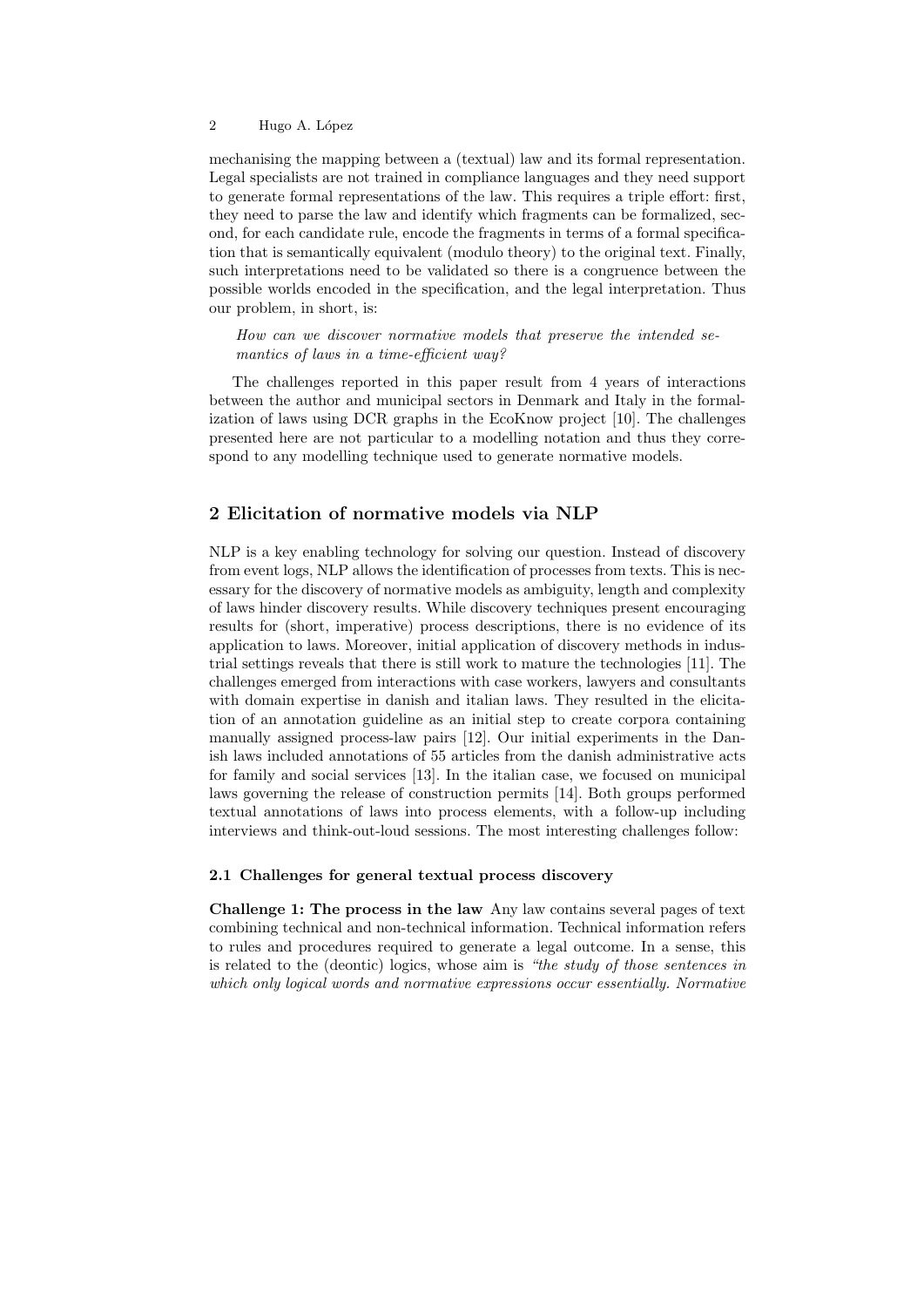expressions include the words 'obligation', 'duty', 'permission', 'right', and related expressions" [15]. A discovery algorithm needs to select only the technical information in the law, filtering non-process information to avoid false-positives.

Challenge 2: Adequate process representations Most textual discovery methods assume that their inputs are imperative processes. For instance, parsing techniques in [16, 17] assume constructs such as start and end nodes. This information does not exist in laws: some rights are inherent, and they are valid for as long as their clauses remain valid.

Challenge 3: Sentence ambiguity Most works on automated process discovery rely on syntax-driven parsing (SDP) where building the abstract syntax tree is important to generate the formula representation of the process [18, 19, 20]. However, SDPs do not consider ambiguities in the semantic of the sentence. For example:

If the agent has completed his additional support and the clerk has issued the money order, the clerk closes the claim.

and

The claim is closed by the clerk if additional support is completed by the agent and the money order is issued by the clerk.

Contain the same rule pattern with antecedents (the agent) completes additional support and (the clerk) issues money order, and consequent (the clerk) closes the claim. This challenge is of particular importance in laws: they are typically written in passive voice, complicating the identification of atoms and rules. The introduction of passive and active voice sentences created divergence in the way legal annotators produced atoms and rules, leading to challenges in interannotator agreement in similar way than law annotations [21].

Challenge 5: Textual process discovery metrics While there is a standard set of measures to benchmark process discovery algorithms for logs [22], there is no consensus on what will be the measures for textual process discovery. The algorithms in [16, 18, 19, 23] all differ in the target modelling language. While each work provides an evaluation in terms of precision, measurements like fitness cannot be applied since there are no explicit traces. In our experience with lawyers, normative models are tested for validity based on their abilities to replicate legal precedents, that is, previous cases from the law [8].

#### 2.2 Challenges specific to process discovery of legal texts

Challenge 6: What is a legal event? Most works in process discovery using NLP start considering linguistic patterns in [16] to identify events and activities. Here it is assumed that activities are written in a verb-object pattern (e.g.: pay compensation for loss of earnings). Discovering legal events requires us to extend this notion to rights and obligations. Sometimes, event detection will acknowledge the formal recognition for which an event has been performed, as in "Compensation shall be subject to the condition that the child is cared for at home as a necessary consequence of the impaired function" [24]. Such forms do not correspond to linguistic patterns in the state of the art.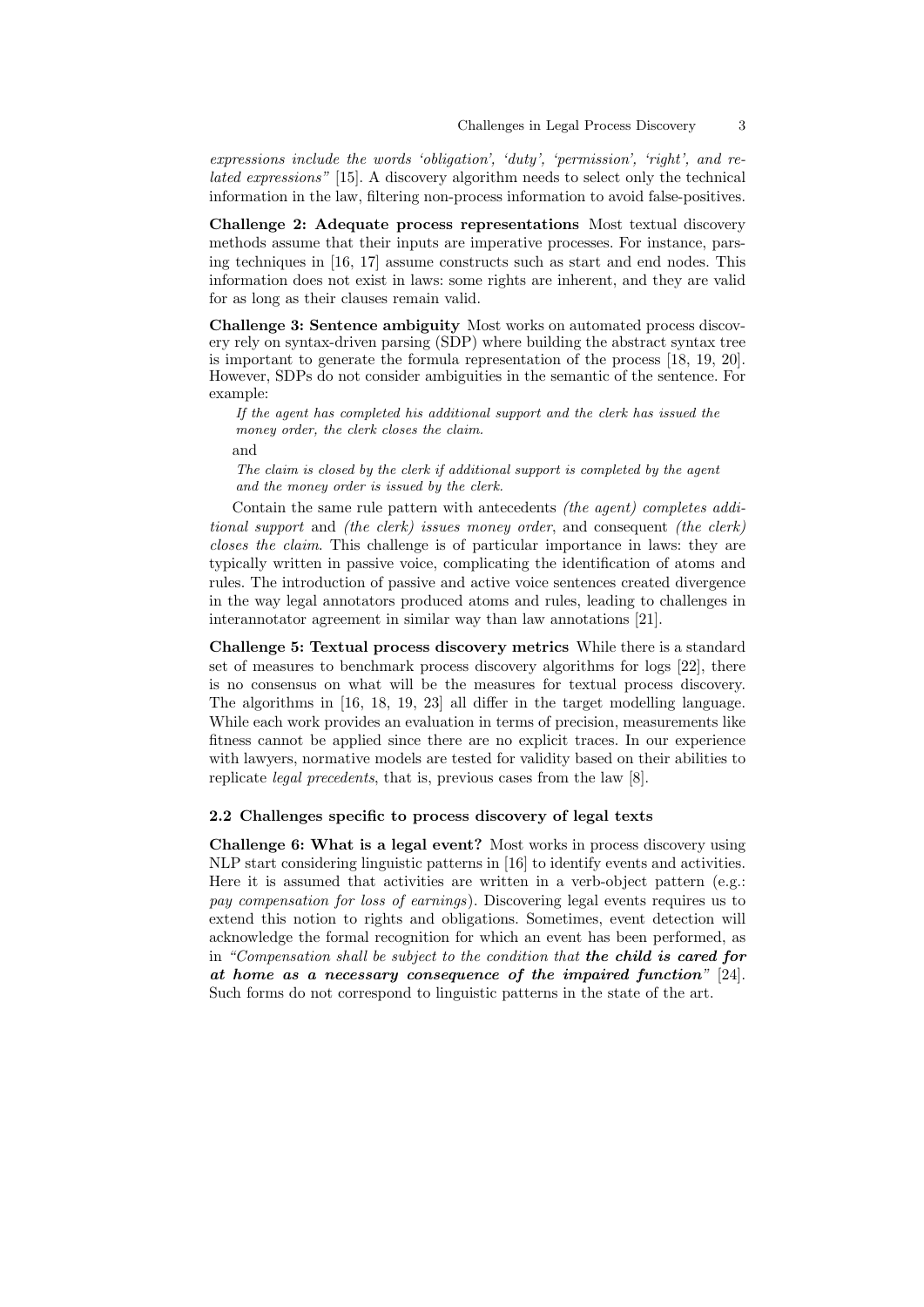4 Hugo A. López

Challenge 7: Policy-formula mismatch A common textual process discovery technique is the identification of stopwords [25]. Our experience is that stopwords are a necessary but not sufficient condition for semantic rule discovery. Assume an interpretation in Linear Temporal Logic<sup>3</sup>. A response pattern is modelled as the LTL formulae  $\mathbf{G}(A \to \mathbf{F}B)$  and it is associated with an *obligation*: In all cases, if  $A$  is executed, there exists an eventual execution of  $B$ . For example:

The municipal council **shall** pay compensation for loss of earnings to persons maintaining a child under 18 in the home whose physical or mental function is substantially and permanently impaired

While the formula  $\mathbf{G}(maintainChildUnder18(X, Y) \wedge physicalMentalImpairment(Y) \rightarrow$  $\mathbf{F}PayCompensation(X)$  is expressible in LTL, the interpretation will be contested by a lawyer as this allows a payment on the negation of the antecedents. Modifying the interpretation (e.g. adding a condition relation between the antecedents and the consequence) does not generalize for all uses of "shall". Interpretations are context-dependent.

Challenge 8: Compositionality Laws are not monolithic artefacts, and creating specifications from them need compositional operators. For example, in:

CASS  $48-(1)$  Before the municipal council makes a decision under sections  $51-63$ , section  $65(2)$  and  $(3)$  and sections  $68-71$  and  $75$ , the child or young person  $must$  be consulted on these matters.

The model can only be expressed if we can compose §48 with §51, 52, etc.

### 3 Initial ideas towards solving the problem

We believe that there is still a great deal of work to do in order to make business processes mining from text work in industrial cases. Solving the first 5 challenges require a synergy between the NLP-BPM community to release resources (e.g.: corpora, models) for inspection and benchmarking. Moreover, we advocate for a co-created approach to textual process discovery. Rather than building the most accurate set of parsing rules, it is important to i) Embed expert knowledge on what is important in discovery, ii) Disambiguate texts, and iii) Implement techniques that can learn from users. From the language perspective, we see a growing interest in declarative process discovery techniques based on DECLARE [18], ATDP [26] and DCR graphs [23]. They can be adapted in the context of laws. Tools like the Process Highlighter [27] or the Model Judge [28] allow us to filter what should be captured as process information (challenge 1), capture knowledge such as what constitutes an event (challenge 6) and the semantics of legal rules (challenge 7). Tools might benefit from the integration with legal event detection [29] and norm-type classifiers [30, 31].

A second enabler to make discovery usable are language models trained in laws (challenge 3). While general-purpose models (e.g. BERT [32]) capture

<sup>&</sup>lt;sup>3</sup> The same pattern appears in other languages, e.g.: DCR graphs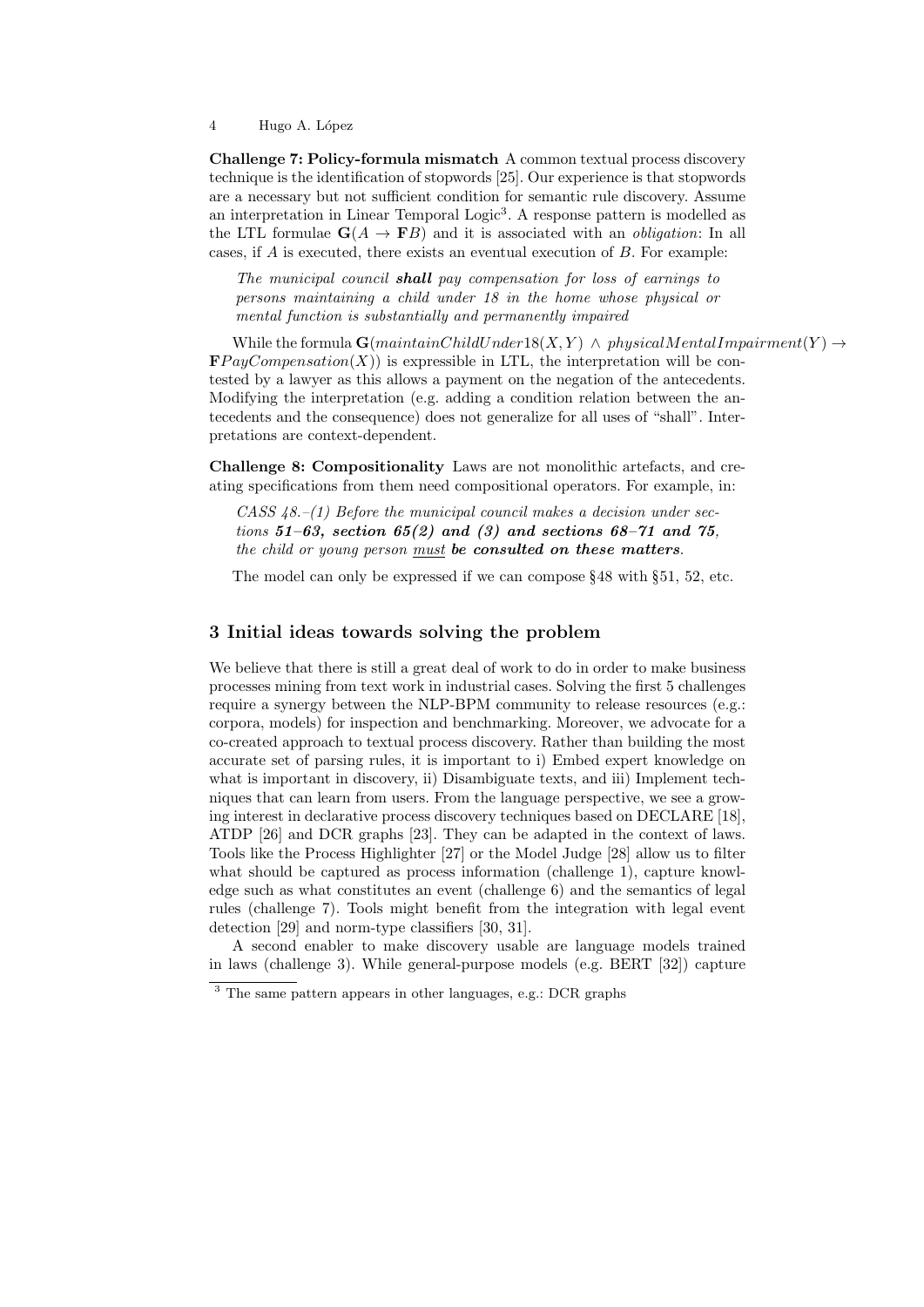context-dependency and short-ranging references, they might give wrong results due to the variety of texts they are trained on. Scalability is a factor to consider: the attention layers in transformer architectures scale quadratically. This limits the length of textual analysis and imposes limitations for discovery.

Third, dialogue systems can provide feedback to users about the semantics of each sentence. Surface patterns are indicators of intended meanings [31] that can be refined by presenting characteristic traces. This is fundamental to refine the mappings from surface text to formal semantics, thus reducing misinterpretations (challenge 7). Event-log generation from texts [26] might be able to contrast exemplary traces with user's intended meaning.

Finally, a necessary step for discovery is the integration of parsers based on formal meaning representation (MR) frameworks [33]. MR aim to represent texts' formal structure (e.g. graph-based meaning representations), reducing parsers imprecision in sentence variants with the same intended meaning (challenge 3).

## References

- 1. Sergot, M.J., Sadri, F., Kowalski, R.A., Kriwaczek, F., Hammond, P., Cory, H.T.: The British Nationality Act As a Logic Program. C.ACM 29(5) (1986) 370–386
- 2. Ly, L.T., Rinderle-Ma, S., Knuplesch, D., Dadam, P.: Monitoring Business Process Compliance Using Compliance Rule Graphs. In: OTM. LNCS, Springer (2011)
- 3. Ghose, A., Koliadis, G.: Auditing Business Process Compliance. In: Service-Oriented Computing – ICSOC 2007. LNCS, Springer (2007) 169–180
- 4. Governatori, G., Sadiq, S.: The journey to business process compliance. IGI global (2009)
- 5. Awad, A., Weidlich, M., Weske, M.: Visually specifying compliance rules and explaining their violations for business processes. JVLC  $22(1)$   $(2011)$  30–55
- 6. Ramezani, E., Fahland, D., van der Aalst, W.: Supporting domain experts to select and configure precise compliance rules. LNBIP 171 (2014) 498–512
- 7. Burattin, A., Maggi, F.M., Sperduti, A.: Conformance checking based on multiperspective declarative process models. Expert Syst. Appl. 65 (2016) 194 – 211
- 8. López, H.A., Debois, S., Slaats, T., Hildebrandt, T.T.: Business Process Compliance Using Reference Models of Law. In: FASE. LNCS, Springer (2020) 378–399
- 9. Hashmi, M., Governatori, G.: Norms modeling constructs of business process compliance management frameworks: a conceptual evaluation. AI  $&$  Law (2017) 1–55
- 10. Hildebrandt, T.T., Andaloussi, A.A., Christensen, L.R., Debois, S., Healy, N.P., López, H.A., Marquard, M., Møller, N.L.H., Petersen, A.C.M., Slaats, T., Weber, B.: Ecoknow: Engineering effective, co-created and compliant adaptive case management systems for knowledge workers. In: ICSSP, ACM (2020) 155–164
- 11. Bellan, P., Dragoni, M., Ghidini, C.: A Qualitative Analysis of the State of the Art in Process Extraction from Text. 2776 19–30
- 12. López, H.A.: Extraction of Processes from Laws: Annotation Guidelines v1.1. shorturl.at/ahmnK (2021)
- 13. The Danish Ministry of Social Affairs and the Interior: Consolidation Act on Social Services (September 2015) Executive Order no. 1053.
- 14. Regione Liguria: Legge regionale n.16 del 6 giugno 2008 e successive modifiche (2008) shorturl.at/kAP58.